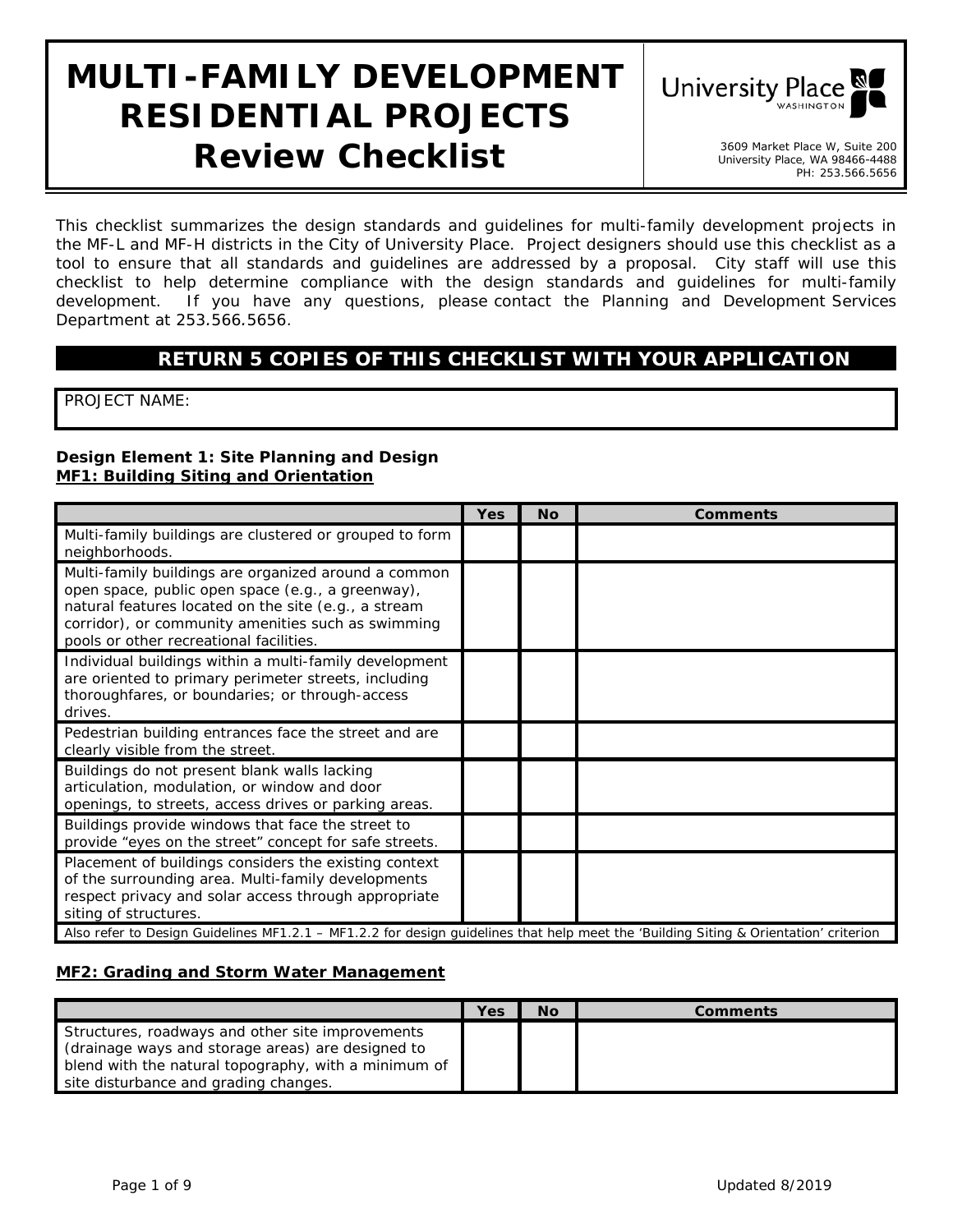| Low Impact Development (LID) techniques are used to<br>the extent practicable, as determined by a<br>development site's soil characteristics, to maximize<br>storm water infiltration within the site and minimize<br>the amount of storm water that is transferred off-site. |  |  |  |  |
|-------------------------------------------------------------------------------------------------------------------------------------------------------------------------------------------------------------------------------------------------------------------------------|--|--|--|--|
| Storm water ponds are designed as a landscape<br>amenity and planted with grass or native plants.                                                                                                                                                                             |  |  |  |  |
| Storm water ponds are not fenced, and do not exceed<br>a 4 horizontal to 1 vertical slope.                                                                                                                                                                                    |  |  |  |  |
| Filling and grading is in accordance with UPMC 13.25<br>and the King County Surface Water Design Manual<br>(KCSWDM) to control storm water runoff impacts to<br>adjacent properties.                                                                                          |  |  |  |  |
| Also refer to Design Guidelines MF2.2.1 - MF2.2.5 for design guidelines that help meet the 'Grading & Storm Water Management'<br>criterion                                                                                                                                    |  |  |  |  |

## **MF3: Parking**

|                                                                                                                                                                                                                                                                                                                                  | Yes | <b>No</b> | Comments |
|----------------------------------------------------------------------------------------------------------------------------------------------------------------------------------------------------------------------------------------------------------------------------------------------------------------------------------|-----|-----------|----------|
| Carports, parking areas and parking structures are<br>internalized in building groupings or oriented away<br>from street frontage.                                                                                                                                                                                               |     |           |          |
| Parking areas and freestanding parking structures<br>(detached garages or carports) do not occupy more<br>than 30 percent of each public street frontage.<br>Freestanding parking structures that are visible from<br>public streets are sited to be perpendicular to the<br>street to reduce visual impacts on the streetscape. |     |           |          |
| Total number of required parking spaces is broken up<br>into smaller "blocks" of parking, with no more than 10<br>parking spaces per parking block.                                                                                                                                                                              |     |           |          |
| Parking garages and driveways do not dominate the<br>streetscape and substantially diminish or eliminate on-<br>street parking.                                                                                                                                                                                                  |     |           |          |
| Also refer to Design Guidelines MF3.2.1 – MF3.2.3 for design guidelines that help meet the 'Parking' criterion                                                                                                                                                                                                                   |     |           |          |

# **MF4: Common Open Spaces**

|                                                                                                                                                                                                                                                                            | Yes | <b>No</b> | <b>Comments</b> |
|----------------------------------------------------------------------------------------------------------------------------------------------------------------------------------------------------------------------------------------------------------------------------|-----|-----------|-----------------|
| New development sets aside a percentage of the net<br>site acreage as common open space for the use and<br>enjoyment of the development's residents. The<br>minimum amount of open space (as a percentage of<br>net land area) is 17%.                                     |     |           |                 |
| Open space areas are clearly identified on the<br>development plan. Common outdoor spaces shall<br>provide at least 6 amenities from the design standards<br>list to accommodate a variety of ages and activities.                                                         |     |           |                 |
| To the maximum extent practicable, common open<br>space land is compact and contiguous unless the land<br>is used as a continuation of an existing greenway,<br>trail, or other linear park, or unless specific<br>topographic features require a different configuration. |     |           |                 |
| Common open space is organized to create integrated<br>systems of open space that connect with open space,<br>parks, schools, etc.                                                                                                                                         |     |           |                 |
| Common open space is accessible to all residents of<br>the development.                                                                                                                                                                                                    |     |           |                 |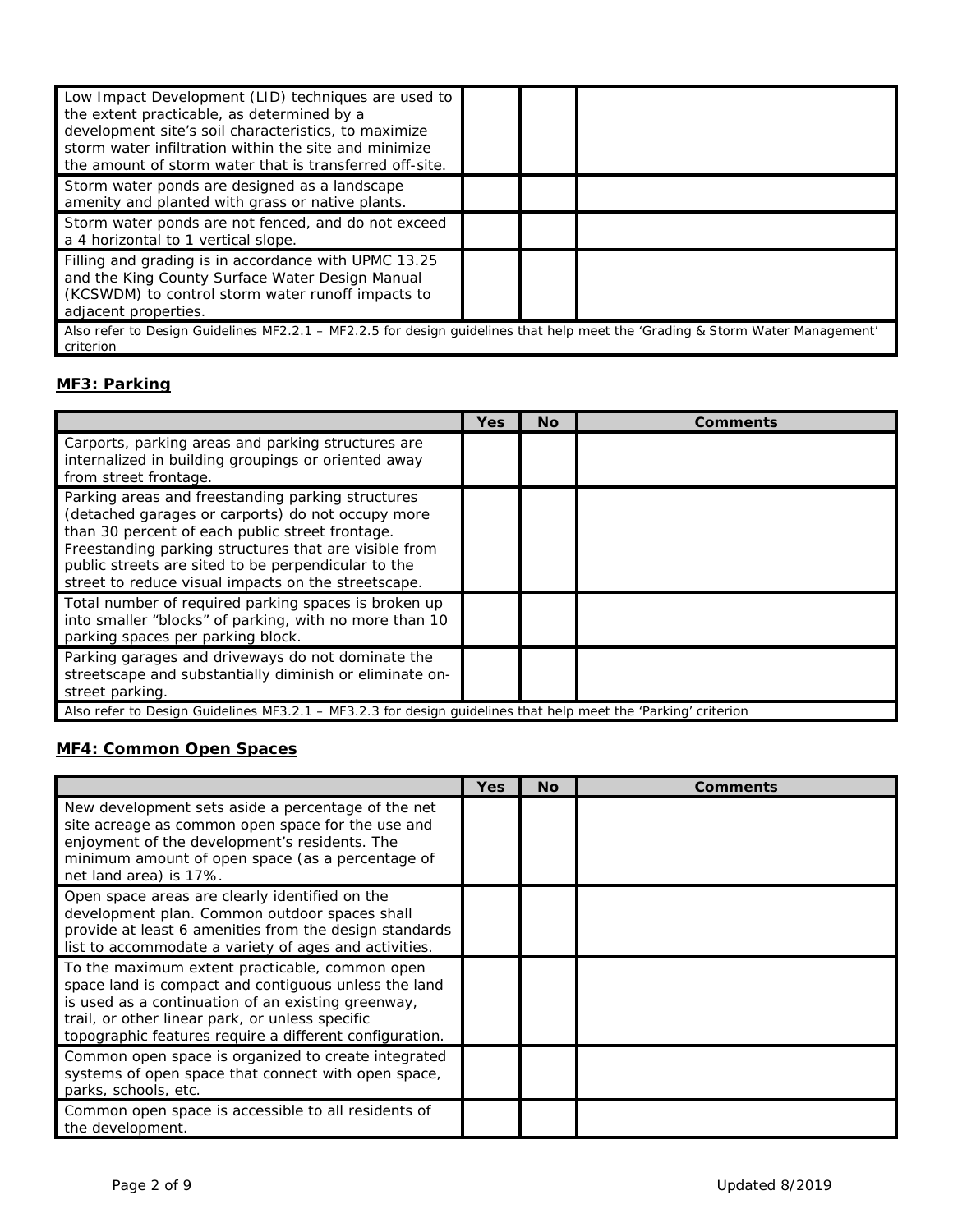| A variety of common open spaces is provided<br>throughout the neighborhood in the form of parks,<br>common greens, pocket parks, and pedestrian<br>easements. |  |  |  |  |
|---------------------------------------------------------------------------------------------------------------------------------------------------------------|--|--|--|--|
| Where common open space is bordered by private rear<br>or side yards, opaque fences and walls are not erected<br>in such yards bordering the open space.      |  |  |  |  |
| Also refer to Design Guidelines MF4.2.1 – MF4.2.2 for design guidelines that help meet the 'Common Open Spaces' criterion                                     |  |  |  |  |

#### **MF5: Accessory Structures**

|                                                                                                                                                                                                                                                                             | Yes | Nο | <b>Comments</b> |
|-----------------------------------------------------------------------------------------------------------------------------------------------------------------------------------------------------------------------------------------------------------------------------|-----|----|-----------------|
| The design of mailboxes and mailbox enclosures is<br>consistent with the architectural style of the<br>development and matches the colors and materials of<br>other onsite buildings.                                                                                       |     |    |                 |
| Mailboxes are clustered and lockable consistent with<br>U.S. Postal Services (USPS) standards.                                                                                                                                                                              |     |    |                 |
| Trash enclosures are of sufficient size to house the<br>number and size of trash bins and containers needed<br>to accommodate the waste generated by the building<br>user, including, trash, cardboard, cans and bottles,<br>food waste, green waste and other recyclables. |     |    |                 |
| Trash enclosures are integrated into the site plan to<br>minimize enclosure visibility and accommodate truck<br>access.                                                                                                                                                     |     |    |                 |
| Trash enclosures are constructed of durable materials<br>and the color, texture, and architectural detailing is<br>consistent with the overall site and building design.                                                                                                    |     |    |                 |
| Backflow prevention devices are included in the plans<br>for design review and are screened from public view<br>by the use of landscaping, berms, low walls and other<br>such screening devices.                                                                            |     |    |                 |
| Also refer to Design Guidelines MF5.2.1 – MF5.2.7 for design quidelines that help meet the 'Accessory Structures' criterion                                                                                                                                                 |     |    |                 |

# **MF6: Signage**

|                                                                                                                                                                                                                          | Yes | <b>No</b> | Comments |
|--------------------------------------------------------------------------------------------------------------------------------------------------------------------------------------------------------------------------|-----|-----------|----------|
| Signage contributes to the development's identity as a<br>unique environment. Professionally designed, creative<br>signage is strongly encouraged, especially for internal<br>directions and building identification.    |     |           |          |
| Clear legible entry signage is provided to identify the<br>development. Internal circulation signage and visitor<br>parking areas are also clearly indicated.                                                            |     |           |          |
| Building numbers and individual unit numbers are<br>readily visible from the nearest street or access way,<br>in a consistent location, well lit at night, and<br>compatible with the overall design of the development. |     |           |          |
| Also refer to Design Guidelines MF6.1 - MF6.3 for design guidelines that help meet the 'Signage' criterion                                                                                                               |     |           |          |

#### **Design Element 2: Building Design MF7: Mass, Scale and Form**

|                                                                                                                                                       | Yes | Νo | Comments |
|-------------------------------------------------------------------------------------------------------------------------------------------------------|-----|----|----------|
| Multi-family building designs incorporate visually<br>heavier and more massive elements at the building<br>base, and lighter elements above the base. |     |    |          |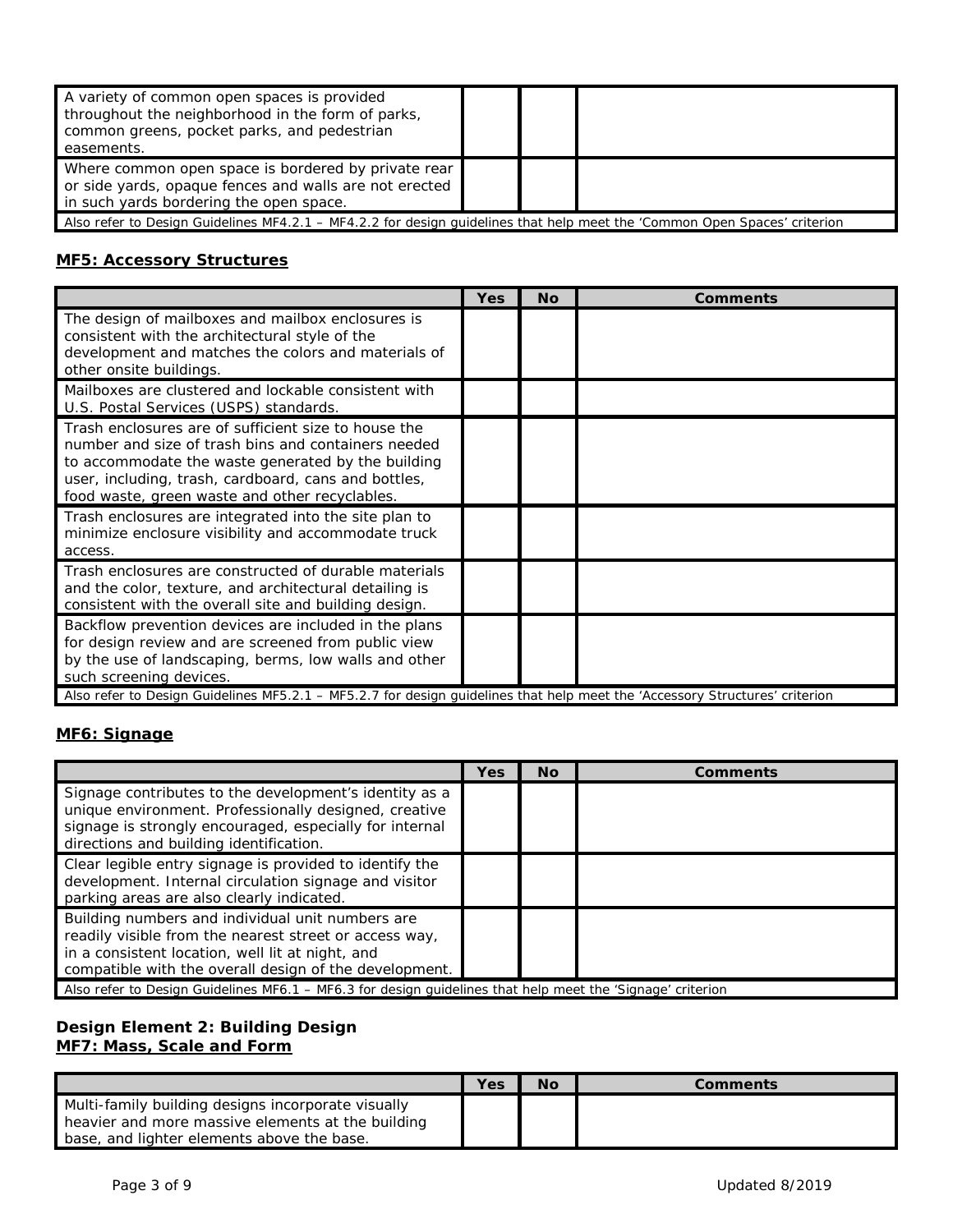| The massing of larger residential buildings is broken<br>down to convey a sense of "home", and give<br>individuality to each unit that lies within it.                                                         |  |  |
|----------------------------------------------------------------------------------------------------------------------------------------------------------------------------------------------------------------|--|--|
| Building massing is subdivided into portions or<br>segments compatible with the adjacent residential<br>scale.                                                                                                 |  |  |
| Façades of long buildings are architecturally<br>subdivided into shorter segments every 25 to 50 feet.                                                                                                         |  |  |
| Each vertical module of units incorporate architectural<br>features that help to individually distinguish them,<br>such as wall breaks, projections, distinct color<br>schemes and individual roof treatments. |  |  |
| Roof profiles define the form, scale and proportion of<br>the building and reduce bulk.                                                                                                                        |  |  |
| Also refer to Design Guidelines MF7.2.1 – MF7.2.3 for design guidelines that help meet the 'Mass, Scale & Form' criterion                                                                                      |  |  |

## **MF8: Architectural Style**

|                                                                                                                            | Yes | <b>No</b> | <b>Comments</b> |
|----------------------------------------------------------------------------------------------------------------------------|-----|-----------|-----------------|
| The architectural style of the building enhances the<br>character of the neighborhood.                                     |     |           |                 |
| The architectural form of the building is carefully<br>designed to articulate the style of the building.                   |     |           |                 |
| Also refer to Design Guidelines MF8.2.1 – MF8.2.2 for design quidelines that help meet the 'Architectural Style' criterion |     |           |                 |

## **MF9: Façade and Entries**

|                                                                                                                                                                                                                                                                                                                                                                                                                                                | <b>Yes</b> | <b>No</b> | <b>Comments</b> |
|------------------------------------------------------------------------------------------------------------------------------------------------------------------------------------------------------------------------------------------------------------------------------------------------------------------------------------------------------------------------------------------------------------------------------------------------|------------|-----------|-----------------|
| All building entries adjacent to a collector or residential<br>(local) public street or to a public street or private<br>drive with on-street parking are pedestrian-scaled.<br>Pedestrian-scaled entries are those that provide an<br>expression of human activity or use in relation to<br>building size. Doors, windows, entranceways, and<br>other features such as corners, setbacks, and offsets<br>are used to create pedestrian scale. |            |           |                 |
| Buildings with long façades use design techniques to<br>break up long continuous building walls, reduce the<br>architectural scale of the building and add visual<br>interest.                                                                                                                                                                                                                                                                 |            |           |                 |
| Fronts of buildings are articulated through the use of<br>bays, insets, balconies, porches, or stoops related to<br>entrances and windows.                                                                                                                                                                                                                                                                                                     |            |           |                 |
| When there are common entries, they are clearly<br>identifiable and visible from the street, with well<br>defined walkways from pedestrian routes to building<br>entries.                                                                                                                                                                                                                                                                      |            |           |                 |
| Front yards include an entrance sequence between the<br>sidewalk and the building including elements such as<br>trellises, site furnishings, low hedges, landscaped<br>borders, and special paving.                                                                                                                                                                                                                                            |            |           |                 |
| Façades facing streets are not dominated by garage<br>doors and driveways, or present blank walls lacking<br>articulation, modulation, or window and door<br>openings.<br>Also refer to Design Guidelines MF9.2.1 - MF9.2.2 for design guidelines that help meet the 'Façades & Entries' criterion                                                                                                                                             |            |           |                 |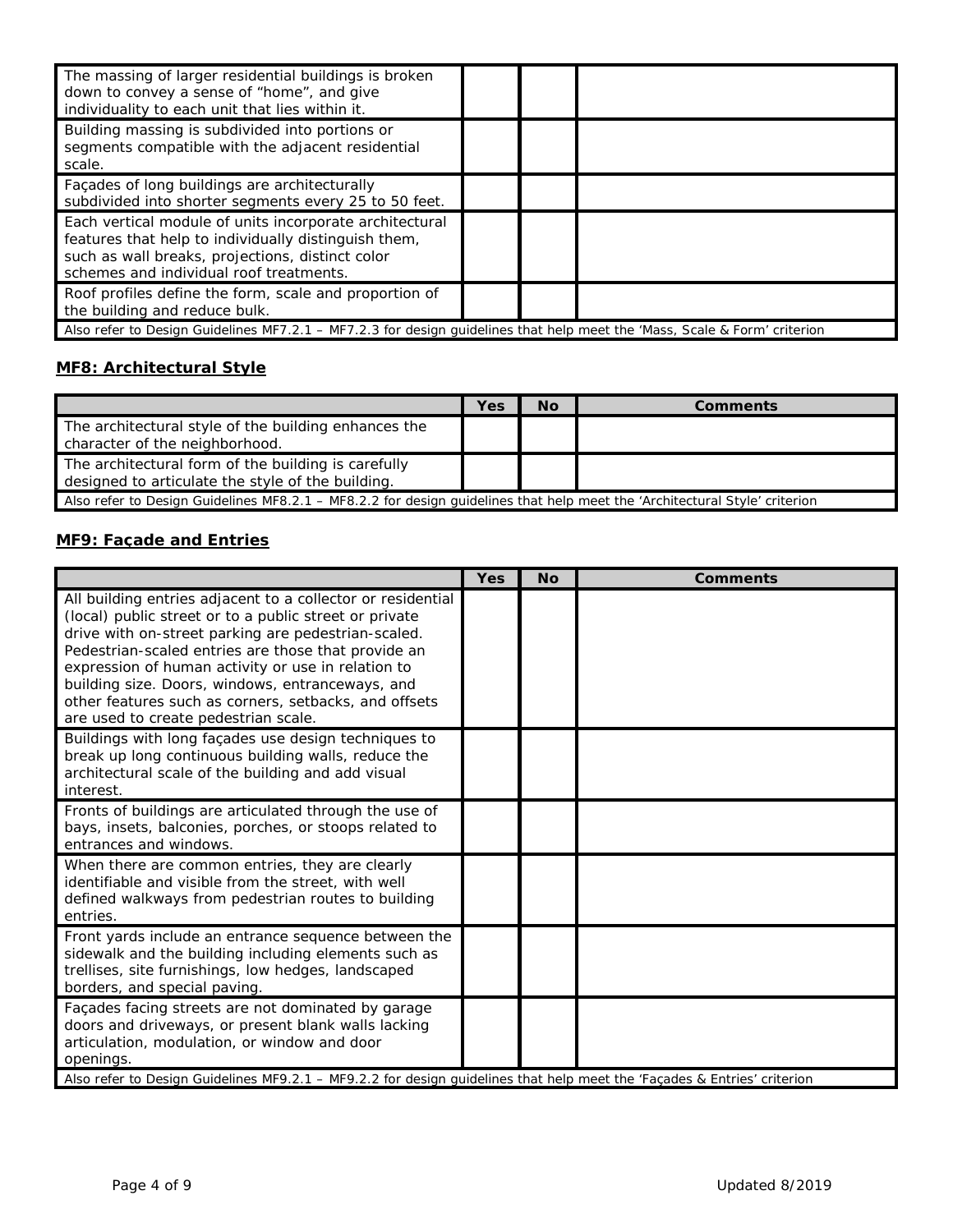#### **MF10: Windows and Doors, Porches and Balconies**

|                                                                                                                                                      | Yes | <b>No</b> | Comments |
|------------------------------------------------------------------------------------------------------------------------------------------------------|-----|-----------|----------|
| All multi-family building elevations contain windows,<br>except when necessary to assure privacy for adjacent<br>property owners.                    |     |           |          |
| All windows within a building and across a façade<br>relate in design, operating type, proportions and trim.                                         |     |           |          |
| Windows are used as architectural elements that add<br>relief to the facade and wall surface.                                                        |     |           |          |
| Windows employ design details, if appropriate to the<br>architecture, such as mullions, to break the scale of<br>the façade into smaller components. |     |           |          |
| Also refer to Design Guidelines MF10.2.1 - MF10.2.8 for design guidelines that help meet the 'Windows & Doors, Porches &<br>Balconies' criterion     |     |           |          |

#### **MF11: Materials and Colors**

|                                                                                                                                                                                         | Yes | No | Comments |  |
|-----------------------------------------------------------------------------------------------------------------------------------------------------------------------------------------|-----|----|----------|--|
| Consistent pattern and application of exterior<br>materials is used on new buildings and additions in<br>order to enhance the appearance and character in the<br>existing neighborhood. |     |    |          |  |
| The combination of materials on a building façade is<br>appropriate to its style and design.                                                                                            |     |    |          |  |
| Also refer to Design Guidelines MF11.2.1 – MF11.2.6 for design guidelines that help meet the 'Materials & Colors' criterion                                                             |     |    |          |  |

#### **MF12: Roof Design**

|                                                                                                                                                                                                                                                                                                        | <b>Yes</b> | <b>No</b> | Comments |  |
|--------------------------------------------------------------------------------------------------------------------------------------------------------------------------------------------------------------------------------------------------------------------------------------------------------|------------|-----------|----------|--|
| Roof materials relate to the design and architectural<br>style of the building.                                                                                                                                                                                                                        |            |           |          |  |
| Pitched roofs on multi-family buildings have a<br>minimum slope ratio of 6:12.                                                                                                                                                                                                                         |            |           |          |  |
| On buildings where sloping roofs are the predominant<br>roof type, each building has a variety of roof forms.<br>For instance, a gable or hip configuration is used with<br>complimentary sheds, dormers, and other minor<br>elements. Other roof forms will be considered on a<br>case-by-case basis. |            |           |          |  |
| Roof forms are designed to correspond and denote<br>building elements and functions such as entrances and<br>arcades.                                                                                                                                                                                  |            |           |          |  |
| Also refer to Design Guidelines MF12.2.1 for design guidelines that help meet the 'Roof Design' criterion                                                                                                                                                                                              |            |           |          |  |

#### **Design Element 3: Lighting MF13: Lighting Design**

|                                                                                                                                                                                                                 | Yes | <b>No</b> | Comments |
|-----------------------------------------------------------------------------------------------------------------------------------------------------------------------------------------------------------------|-----|-----------|----------|
| Exterior lighting is designed as an integral part of the<br>building and landscape design.                                                                                                                      |     |           |          |
| Site plans and architectural plans include the location<br>of fixtures, their design and nature and level of the<br>illumination they will provide.                                                             |     |           |          |
| Illumination levels are provided to address security<br>concerns, especially for parking lots, pedestrian paths,<br>outdoor gathering spaces, at building entries and any<br>other pedestrian accessible areas. |     |           |          |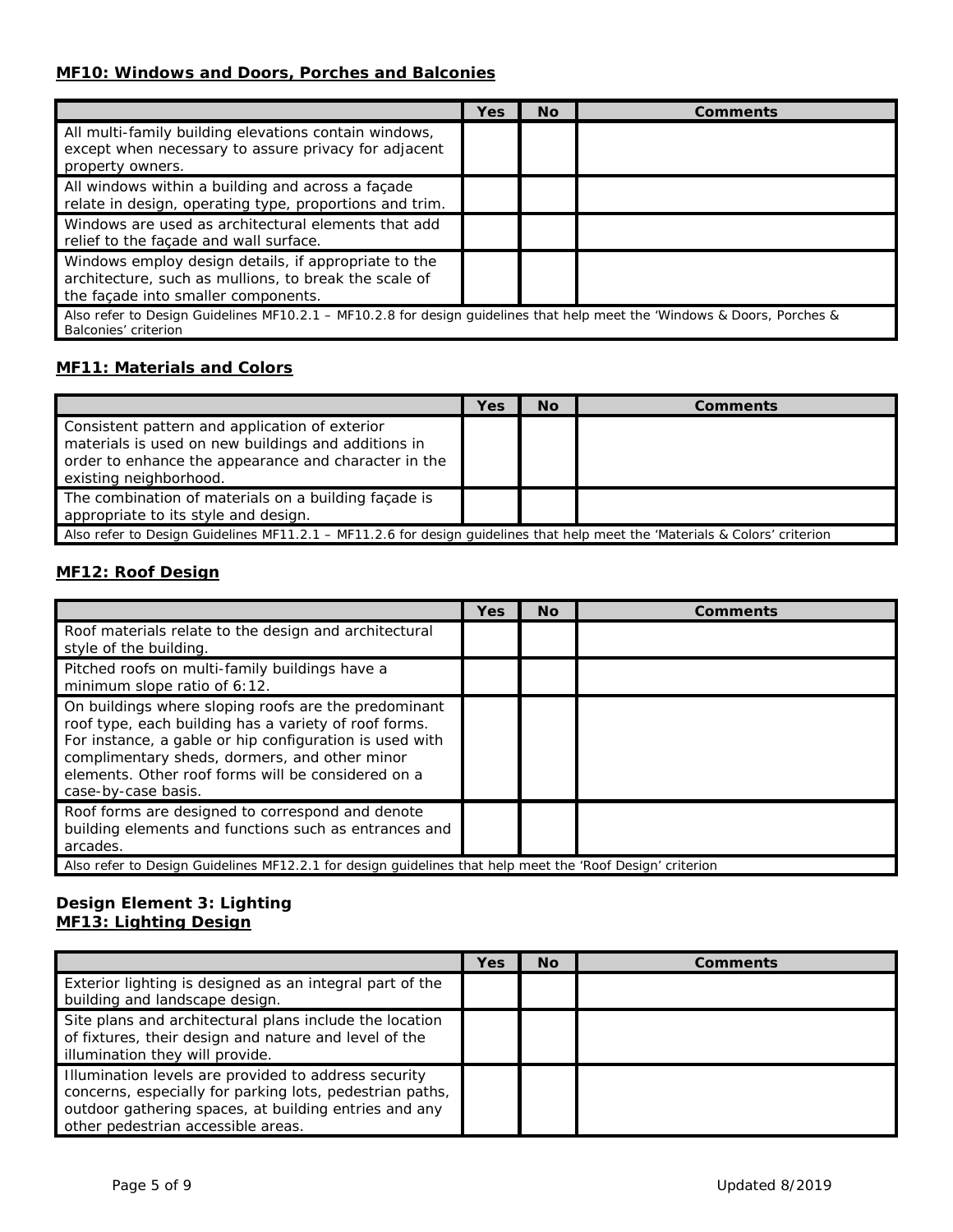| The height of luminaries is in scale with the building<br>and site design and in no case shall the height exceed<br>16 feet in height from grade.                                                      |  |  |  |
|--------------------------------------------------------------------------------------------------------------------------------------------------------------------------------------------------------|--|--|--|
| The light source for externally illuminated signs is<br>positioned so that light does not shine directly on<br>adjoining properties, cause glare, or shine in the eyes<br>of motorists or pedestrians. |  |  |  |
| Also refer to Design Guidelines MF13.2.1 – MF13.2.11 for design quidelines that help meet the 'Lighting Design' criterion                                                                              |  |  |  |

#### **Landscaping Design Element L1: General Landscape Design**

|                                                                                                                                                                                         | Yes | No. | <b>Comments</b> |
|-----------------------------------------------------------------------------------------------------------------------------------------------------------------------------------------|-----|-----|-----------------|
| Landscaping is an integral part of the overall site<br>design, rather than functioning as a camouflage for<br>unused or unusable spaces or poor architectural<br>design.                |     |     |                 |
| Larger, more mature plant materials are used as much<br>as possible to ensure that some immediate effect on<br>the project's appearance will be attained within 2<br>years of planting. |     |     |                 |
| All landscaped public or common areas and front yard<br>landscaping within a development have automatic<br>irrigation systems or xeriscape concepts to ensure<br>plant survival.        |     |     |                 |
| Also refer to Design Guidelines L1.2.1 – L1.2.10 for design quidelines that help meet the 'General Landscape Design' criterion                                                          |     |     |                 |

## **L2: Yard Landscape Design**

|                                                                                                                                                                                                                   | <b>Yes</b> | <b>No</b> | <b>Comments</b> |
|-------------------------------------------------------------------------------------------------------------------------------------------------------------------------------------------------------------------|------------|-----------|-----------------|
| Front yard landscaping reinforces other design<br>elements of the home through the use of vines on<br>trellises, hedges, or low fences or walls.                                                                  |            |           |                 |
| Fences and hedges are not placed near neighborhood<br>streets, access lanes, or alleyways in such a way to<br>create a safety or entering sight distance concern and<br>they complement building and site design. |            |           |                 |
| Front Yard Decorative Fences: Front yard fences<br>are decorative and help to define semi-private areas in<br>the front of the building or between the building and<br>common open space area.                    |            |           |                 |
| a. The maximum height is 3 feet except that<br>decorative posts and gates may have a<br>maximum height of 4 feet.                                                                                                 |            |           |                 |
| <b>b.</b> Front yard decorative fences are located at<br>least 1 foot from sidewalks and walkways to<br>allow for planting between edge of sidewalk<br>and fence.                                                 |            |           |                 |
| Front yard decorative fences provide a balance<br>C.<br>of solid surfaces and voids, such as picket or<br>open rail fence styles.                                                                                 |            |           |                 |
| d. Front yard decorative fences are constructed<br>of wood, simulated wood, iron, masonry, or<br>steel picket or comparable. Solid privacy<br>fences, vinyl fences and chain link are<br>prohibited.              |            |           |                 |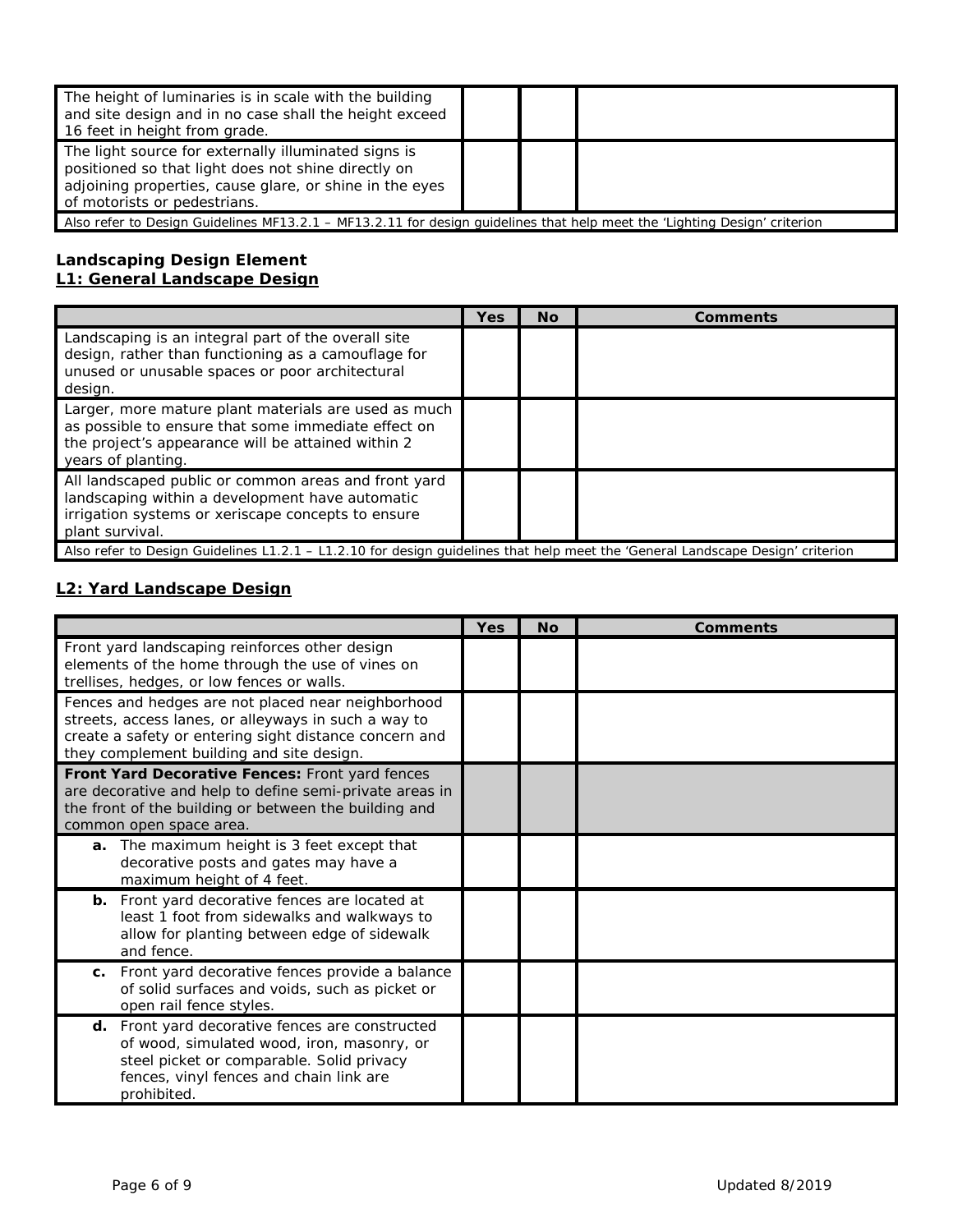| Hedges:                                                                                                                                                                                                                                                                                                                                     |  |
|---------------------------------------------------------------------------------------------------------------------------------------------------------------------------------------------------------------------------------------------------------------------------------------------------------------------------------------------|--|
| a. The maximum height of a hedge in a front<br>yard, corner side yard, or area between the<br>building and a common open space area is 3                                                                                                                                                                                                    |  |
| feet.<br>The maximum height of hedges in interior and<br>b.<br>rear yards of multi-family developments is 6<br>feet, except when located abutting a common<br>open space area the maximum may be 3 feet.                                                                                                                                    |  |
| The maximum height of hedges in rear yards<br>С.<br>of small lot developments is 6 feet, except<br>when located abutting a common open space<br>area the maximum may be 3 feet. Hedges are<br>not allowed in interior side yards in small lot<br>developments.                                                                              |  |
| Privacy Fencing: Privacy fencing is permitted in rear<br>yards and must be in character with the building's<br>architecture.                                                                                                                                                                                                                |  |
| a. The maximum height of privacy fencing is 6<br>feet, provided that portions above 4 feet are<br>visually permeable through the use of open<br>rails, ironwork, trellis or other treatment to<br>encourage interaction between neighbors.                                                                                                  |  |
| <b>b.</b> Privacy fencing adjacent to a public space is<br>set back a minimum of 1 foot from the<br>property line.                                                                                                                                                                                                                          |  |
| Planting is provided along fences that face a<br>С.<br>street or public spaces.                                                                                                                                                                                                                                                             |  |
| d. If privacy fencing is located along an alleyway,<br>a gate is provided for access to the alleyway.                                                                                                                                                                                                                                       |  |
| e. Privacy fencing is constructed of wood,<br>simulated wood, iron, masonry, steel pickets<br>or comparable. Vinyl or chain link fencing is<br>not permitted.                                                                                                                                                                               |  |
| Walls, hedges, and fences used to define outdoor<br>private spaces that are not located within a required<br>yard are a maximum of 6 feet. Portions above 4 feet in<br>height are visually permeable through the use of open<br>rails, ironwork, trellis or other treatment to encourage<br>interaction among neighbors.                    |  |
| At least 1 tree having a minimum caliper size of 2<br>inches or height of 8 feet is planted in the front yard of<br>each small lot development home that has a front yard<br>setback of 15 feet or greater unless this would conflict<br>with an approved street tree planting plan.                                                        |  |
| Shrubs:                                                                                                                                                                                                                                                                                                                                     |  |
| a. A continuous row of shrubs is planted adjacent<br>to that portion of a foundation facing a public<br>space. Spacing reflects the varying growth<br>habits of the selected species and ensures<br>effective screening of the foundation. The use<br>of a mix of species and varieties within a<br>foundation planting area is encouraged. |  |
| Shrubs have an average size of 2-gallon for<br>b.<br>native plants and 3-gallon for non-native.                                                                                                                                                                                                                                             |  |
| Entry walks have a minimum width of 3 feet.                                                                                                                                                                                                                                                                                                 |  |
| Also refer to Design Guidelines L2.2.1 - L2.2.4 for design guidelines that help meet the 'Yard Landscape Design' criterion                                                                                                                                                                                                                  |  |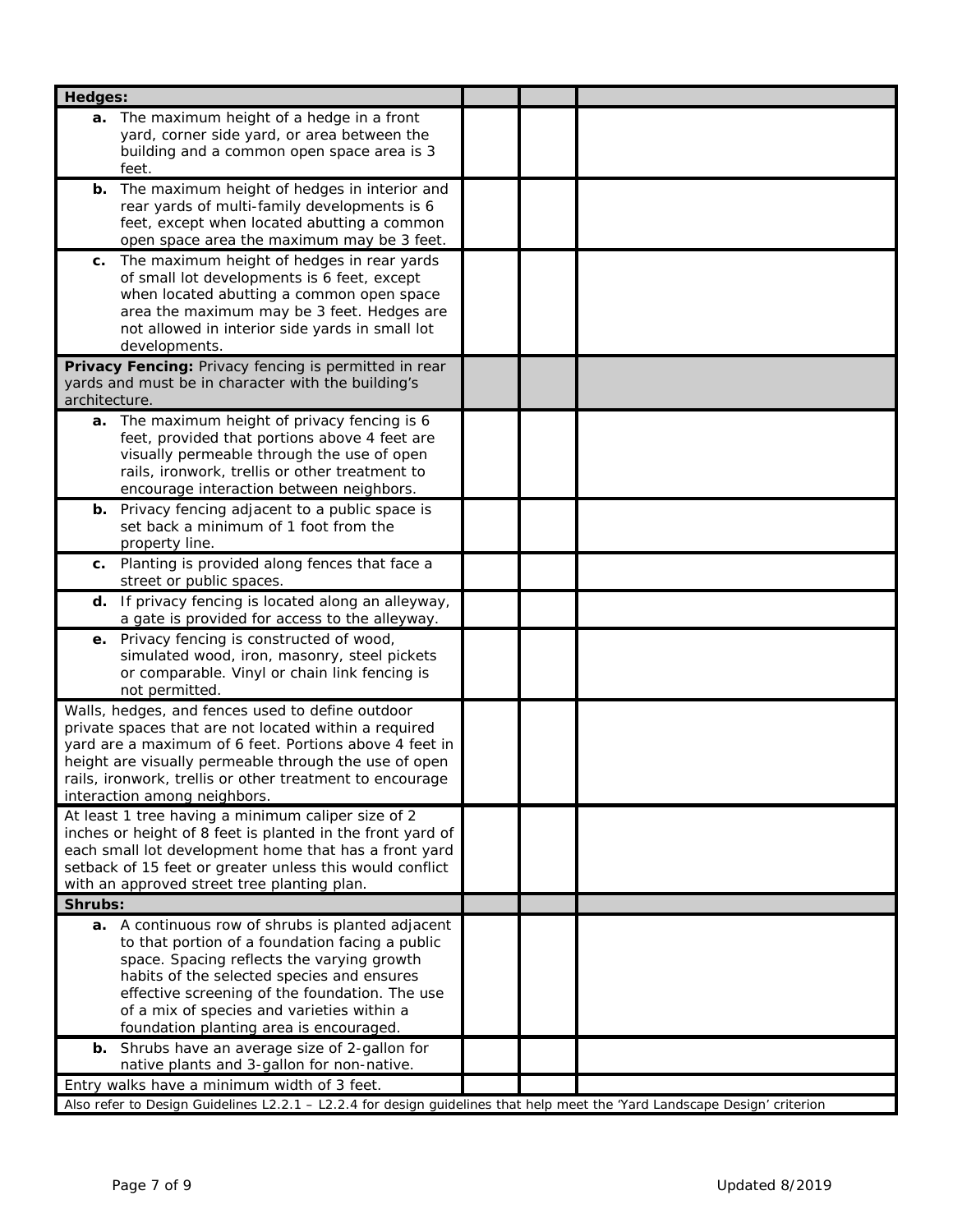## **L3: Parking Area Landscaping**

|                                                                                                                                                                                                                                                                              | Yes | <b>No</b> | Comments |
|------------------------------------------------------------------------------------------------------------------------------------------------------------------------------------------------------------------------------------------------------------------------------|-----|-----------|----------|
| All parking areas provide interior landscaping for<br>shade purposes and aesthetic enhancement.                                                                                                                                                                              |     |           |          |
| Curbed planter areas are provided at the end of each<br>parking aisle to protect parked vehicles from the<br>turning movements of other vehicles.                                                                                                                            |     |           |          |
| Parking lots are landscaped with broad branching<br>shade trees at a minimum ratio of 3 trees per 10<br>parking spaces for single-loaded stall, 6 trees per 20<br>parking spaces for double-loaded stalls and 1 tree for<br>every 3 parking spaces for smaller parking bays. |     |           |          |
| Also refer to Design Guidelines L3.2.1 - L3.2.6 for design guidelines that help meet the 'Parking Area Landscaping' criterion                                                                                                                                                |     |           |          |

## **L4: Landscaping and Planting Requirements**

|                                                                                                                                                                                                                                                                                                                                                                                                                                                           | Yes | <b>No</b> | <b>Comments</b> |
|-----------------------------------------------------------------------------------------------------------------------------------------------------------------------------------------------------------------------------------------------------------------------------------------------------------------------------------------------------------------------------------------------------------------------------------------------------------|-----|-----------|-----------------|
| Planting Calculation and Installation: If the<br>calculation of the number of plantings results in a<br>fraction of 0.5 or greater, the fraction is rounded up to<br>the next whole number. If the calculation of the<br>number of plantings results in a fraction of less than<br>0.5, the fraction is rounded down to the previous<br>whole number. Existing trees may be used to meet the<br>tree requirements in the planting calculations.<br>Parks: |     |           |                 |
|                                                                                                                                                                                                                                                                                                                                                                                                                                                           |     |           |                 |
| One 2 inch caliper or 8 foot tall canopy or<br>a.<br>ornamental tree is planted for every 2,000<br>square feet of park area.                                                                                                                                                                                                                                                                                                                              |     |           |                 |
| Shade trees are provided adjacent to play<br>$b$ .<br>structures and at other elements in the park,<br>such as sport courts and benches.                                                                                                                                                                                                                                                                                                                  |     |           |                 |
| A pathway, with a minimum width of 3 feet,<br>C.<br>connects parks to neighborhood street, access<br>lanes or other pedestrian connections.                                                                                                                                                                                                                                                                                                               |     |           |                 |
| <b>Common Greens and Pocket Parks:</b>                                                                                                                                                                                                                                                                                                                                                                                                                    |     |           |                 |
| One 2 inch caliper or 8 foot canopy or<br>a.<br>ornamental tree is planted for every 1,000<br>square feet of common green or pocket park<br>area.                                                                                                                                                                                                                                                                                                         |     |           |                 |
| The common greens and pocket parks are<br>b.<br>planted with plants that reflect the character<br>and the intended use of the greens.                                                                                                                                                                                                                                                                                                                     |     |           |                 |
| A pathway, with a minimum width of 3 feet,<br>$C_{1}$<br>connects common greens or pocket parks to<br>neighborhood streets, access lanes or other<br>pedestrian routes.                                                                                                                                                                                                                                                                                   |     |           |                 |
| Pedestrian Easements: Trees are required along all<br>pedestrian easements to provide shade.                                                                                                                                                                                                                                                                                                                                                              |     |           |                 |
| Trees have a minimum caliper of 2 inches at<br>a.<br>time of planting unless the City determines<br>that a particular species or cultivar, which is<br>available only in a smaller size, is the<br>preferred selection for a specific location.                                                                                                                                                                                                           |     |           |                 |
| Trees are spaced 20 to 30 feet on center,<br>b.<br>depending on the form and spacing<br>requirements for the selected trees.                                                                                                                                                                                                                                                                                                                              |     |           |                 |
| Trees are placed so as not to block sight<br>C.<br>distance or create a safety concern.                                                                                                                                                                                                                                                                                                                                                                   |     |           |                 |